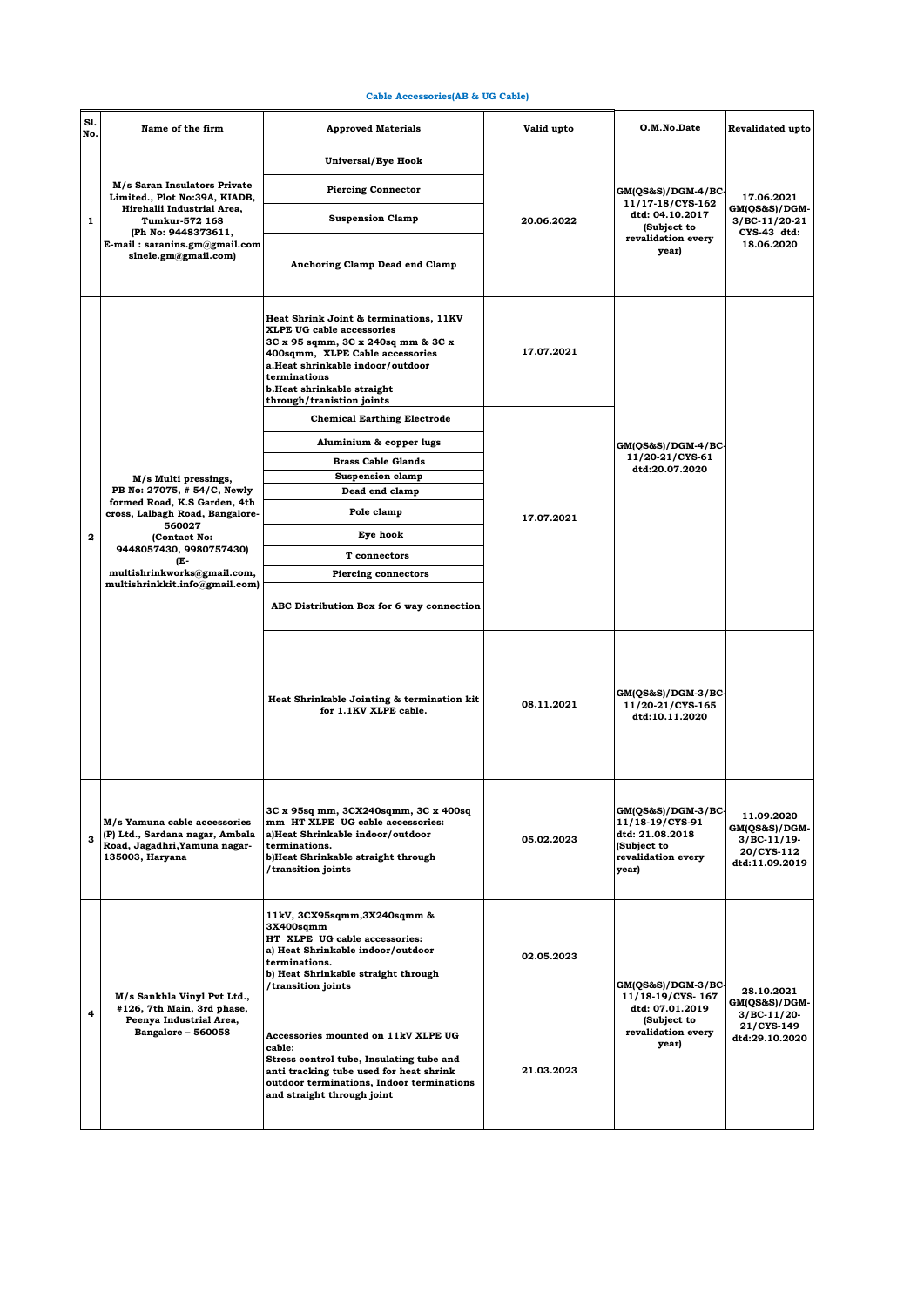| 5  | M/s 3M Electro &<br>communication India Pvt Ltd.,<br>145, Mumbai- Pune Road,<br>Pimpri, Pune-411018<br>(Registered Office: No.95, (Plot<br>No:95-97), Sanniyasikuppam,<br>Udhaya Nagar, Thirunhuvanai<br>Main Road, Thirubhuvanai PO,<br>Puducherry - 605107)<br><b>Contact No:</b><br>9180 22231414        | 3CX95sqmm, XLPE cable accessories:<br>a) Heat Shrinkable indoor/outdoor<br>terminations.<br>b) Heat Shrinkable straight through<br>/transition joints<br>3CX240sqmm, XLPE cable accessories:<br>a) Heat Shrinkable indoor/outdoor<br>terminations.<br>b) Heat Shrinkable straight through<br>transition joints/<br>3CX400sqmm, XLPE cable accessories:<br>a) Heat Shrinkable indoor/outdoor<br>terminations.<br>b) Heat Shrinkable straight through<br>/transition joints | 18.12.2023                                                                                                                     | GM(QS&S)/DGM-3/BC<br>11/18-19/CYS-204<br>dtd: 02.03.2019<br>(Subject to<br>revalidation every<br>year)                 | 06.11.2022<br>GM(QS&S)/DGM-<br>3/BC-11/20-<br>21/CYS-161<br>dtd:09.11.2020  |
|----|-------------------------------------------------------------------------------------------------------------------------------------------------------------------------------------------------------------------------------------------------------------------------------------------------------------|---------------------------------------------------------------------------------------------------------------------------------------------------------------------------------------------------------------------------------------------------------------------------------------------------------------------------------------------------------------------------------------------------------------------------------------------------------------------------|--------------------------------------------------------------------------------------------------------------------------------|------------------------------------------------------------------------------------------------------------------------|-----------------------------------------------------------------------------|
| 6  | M/s Mega Powerline(India),<br>#2/3, SRS Market, 2nd floor,<br>V.S Lane, Chickpet, Bangalore<br>Contact No: 9343881685,<br>9740787358<br>Е-<br>mail:megapowerline@gmail.com                                                                                                                                  | Accessories for ABC Cables as per NF-33, as<br>per IS-13573 for Joints & Terminations<br>11kV, AB Cable Straight thru 'Joint Kit<br>suitable for 95 sq mm<br>11kV, AB Cable Straight thru 'Joint Kit<br>suitable for 120 sq mm                                                                                                                                                                                                                                            | 11.10.2022                                                                                                                     | GM(QS&S)/DGM-3/BC-<br>11/18-19/CYS-210<br>dtd: 12.03.2019<br>(Subject to<br>revalidation every<br>year)                |                                                                             |
|    |                                                                                                                                                                                                                                                                                                             | 11kV ABC Termination kit 95-120sq mm<br>Anchoring clamps (Dead end/Tension)                                                                                                                                                                                                                                                                                                                                                                                               |                                                                                                                                |                                                                                                                        |                                                                             |
|    | M/s SICAME India Connectors                                                                                                                                                                                                                                                                                 | Suspension clamp assembly /<br>alignment tie                                                                                                                                                                                                                                                                                                                                                                                                                              | Vendor approval for<br>supply of accessories for<br>11kV covered conductor                                                     | $GM(QS&S)DGM(E1.,)$ -<br>3)/BC-11/ 19-20/Cys-<br>87 dated:13.08.2019                                                   |                                                                             |
|    | Pvt Ltd.,<br>S.No: 473/1(part), #96,<br>Sirunkundram Village post,<br>Chegalpet Taluk, Kanchipuram<br>Dist-603108, Tamilnadu<br><b>Contact No:</b><br>91-44-27410200                                                                                                                                        | Insulating piercing connectors                                                                                                                                                                                                                                                                                                                                                                                                                                            | for ongoing works only<br>and valid upto the<br>completion of tendered                                                         |                                                                                                                        |                                                                             |
| 7  |                                                                                                                                                                                                                                                                                                             | Mid span joint                                                                                                                                                                                                                                                                                                                                                                                                                                                            | project/ works awarded<br>1. Tender Enquiry No:<br>BESCOM/BCP/1071/<br>2017-18<br>2. Rate Contract No:469<br>dated: 26.03.2018 |                                                                                                                        |                                                                             |
|    |                                                                                                                                                                                                                                                                                                             | Heat Shrinkable Joint & terminations,<br>1.1KV XLPE cable accessories                                                                                                                                                                                                                                                                                                                                                                                                     |                                                                                                                                |                                                                                                                        |                                                                             |
| 8  | M/s Raychem RPG(P) Ltd.,<br>No.37/7, Ground Floor, Aga<br>Abbas Ali Road, Off Halasur<br>Road, Bangalore-560 042<br>(Ph No: 9180-40676666, F-9180-<br>25586039,<br>www.raychemrpg.com)                                                                                                                      | 11kV, Jointing & cable termination kit as<br>per IS -13573 3CX95sqmm, 3CX240sqm,<br>3CX400sqmm, 11kV XLPE UG cable<br><b>Accessories</b><br>a. Heat shrinkable indoor/ outdoor<br>terminations<br>b. Heat shrinkable straight through/<br><b>Transition joints</b>                                                                                                                                                                                                        | 06.06.2022                                                                                                                     | $GM(QS&S)/DGM-3/BC$<br>11/19-20/CYS-117<br>dtd: 20.09.2019<br>(Subject to<br>revalidation every<br>year)               | 06.06.2022<br>GM(QS&S)/DGM-<br>$3/BC-11/20$<br>21/CYS-166<br>dtd:11.11.2020 |
|    | M/s Western Cablex<br><b>Engineering Pvt Ltd</b><br>202, Universal Industrial Estate,<br>J.P. Road, Andheri West,<br><b>Mumbai - 400058</b><br>Ph No: 91 22 26358098,<br>E-mail: info@wcablex.com,<br>wcablex@gmail.com<br>Factory Unit: No.7, Silver<br>Industrial Estate, Bhimpore,<br>Nani Daman 396210. | Heat Shrinkable Joint & terminations,<br>1.1KV XLPE cable accessories                                                                                                                                                                                                                                                                                                                                                                                                     | 13.10.2021                                                                                                                     |                                                                                                                        |                                                                             |
| 9  |                                                                                                                                                                                                                                                                                                             | 11kV, Jointing & cable termination kit as<br>per IS -13573 3Cx95sqmm, 3CX240sqm,<br>3Cx400sqmm 11kV XLPE UG cable<br>Accessories<br>a. Heat shrinkable indoor/outdoor<br>terminations<br>b. Heat shrinkable straight through/<br><b>Transition joints</b>                                                                                                                                                                                                                 | 27.03.2024                                                                                                                     | GM(QS&S)/DGM-3/BC-<br>11/19-20/CYS-156<br>dtd:18.11.2019<br>(Subject to<br>revalidation every<br>year)                 |                                                                             |
| 10 | M/s SGP Industries,<br>Madapatna, Near Vinayaka Engg<br>Works, Harragadde post, Jigani<br>hobli, Anekal Taluk,<br>Bangalore - 560105<br>(Mob: 9591075579,<br>8050777535, 8951892319)<br>E-mail:sgp_indl@rediffmail.com                                                                                      | <b>Accessories for ABC cables</b><br>• Suspension clamp<br><b>• Insulating Piercing Connector</b><br><b>Anchor Clamp Assembly</b>                                                                                                                                                                                                                                                                                                                                         | 25.10.2024                                                                                                                     | $GM(QS&S)DGM(E1.,)$ -<br>3)/BC-11/ 19-20/Cys-<br>165<br>dated:09.12.2019<br>(Subject to<br>revalidation every<br>year) |                                                                             |
| 11 | M/s Spoorthy Metal<br>Technologies Pvt Ltd.,<br>157-P Sopura Industrial Area,<br>1st phase, Dabuspete,<br>E-mail:<br>spoorthymetals@gmail.com<br>Contact No: 9036928643                                                                                                                                     | 11kV, Jointing & cable termination kit as<br>per IS -13573 3Cx95sqmm, 3CX240sqm,<br>3Cx400sqmm 11kV XLPE UG cable<br><b>Accessories</b><br>Nelamangla, Bangalore - 562111 . Heat shrinkable indoor/ outdoor<br>terminations<br>• Heat shrinkable straight through/<br><b>Transition joints</b>                                                                                                                                                                            | 05.08.2024                                                                                                                     | $GM(QS&S)DGM(El.,)$ -<br>3)/BC-11/20-21/Cys<br>76 dated:13.08.2020<br>(Subject to<br>revalidation every<br>year)       | 16.09.2021<br>GM(QS&S)/DGM-<br>3/BC-11/20-<br>21/CYS-125<br>dtd:18.09.2020  |